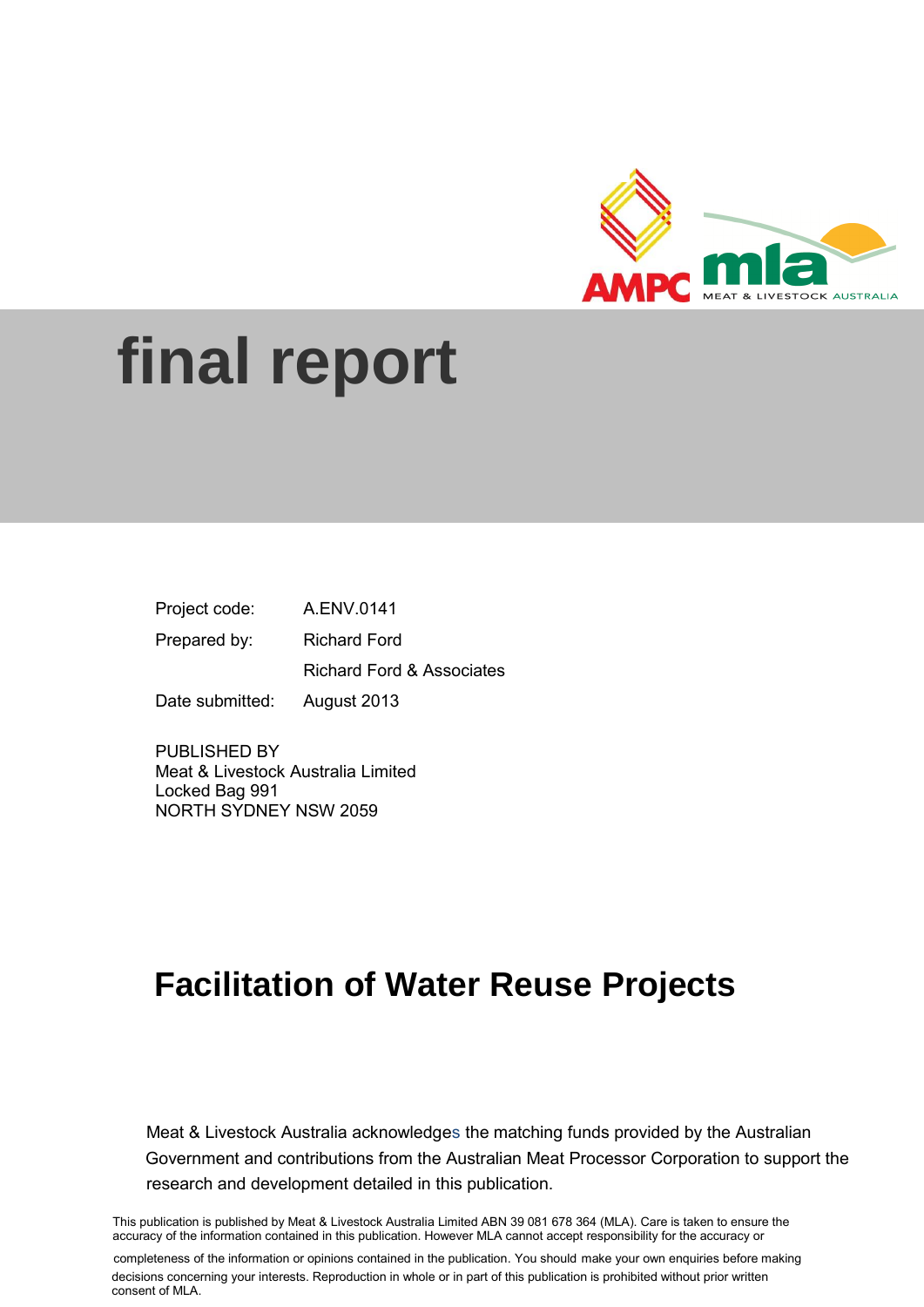## **Abstract**

The high consumption of water associated with many activities in abattoir operations is a key environmental issue.

Water is used for the watering and washing of livestock, the washing of trucks, the washing of carcasses and by-products, and for cleaning and sanitising of equipment and processing areas. Strategies for reducing water consumption can involve technological solutions, equipment improvement or procedure changes.

Three projects have been commissioned to demonstrate the effectiveness of these water minimising strategies:

- Steam has been adopted for the continuous sanitation of moving viscera tables in lieu of hot water;
- A water reuse system has been designed for the processing of tripe; and
- A cleaning program based on manual procedures has been developed for chillers.

Whilst the trial programs for the application of steam and the water reuse system are continuing, the project on chiller cleaning has been completed. This project demonstrated savings in the usage of water, energy and cleaning chemicals through the application of targeted manual cleaning procedures to beef carcase chillers. These benefits are also reflected in reduced volumes in total water and residual chemical in waste water discharge.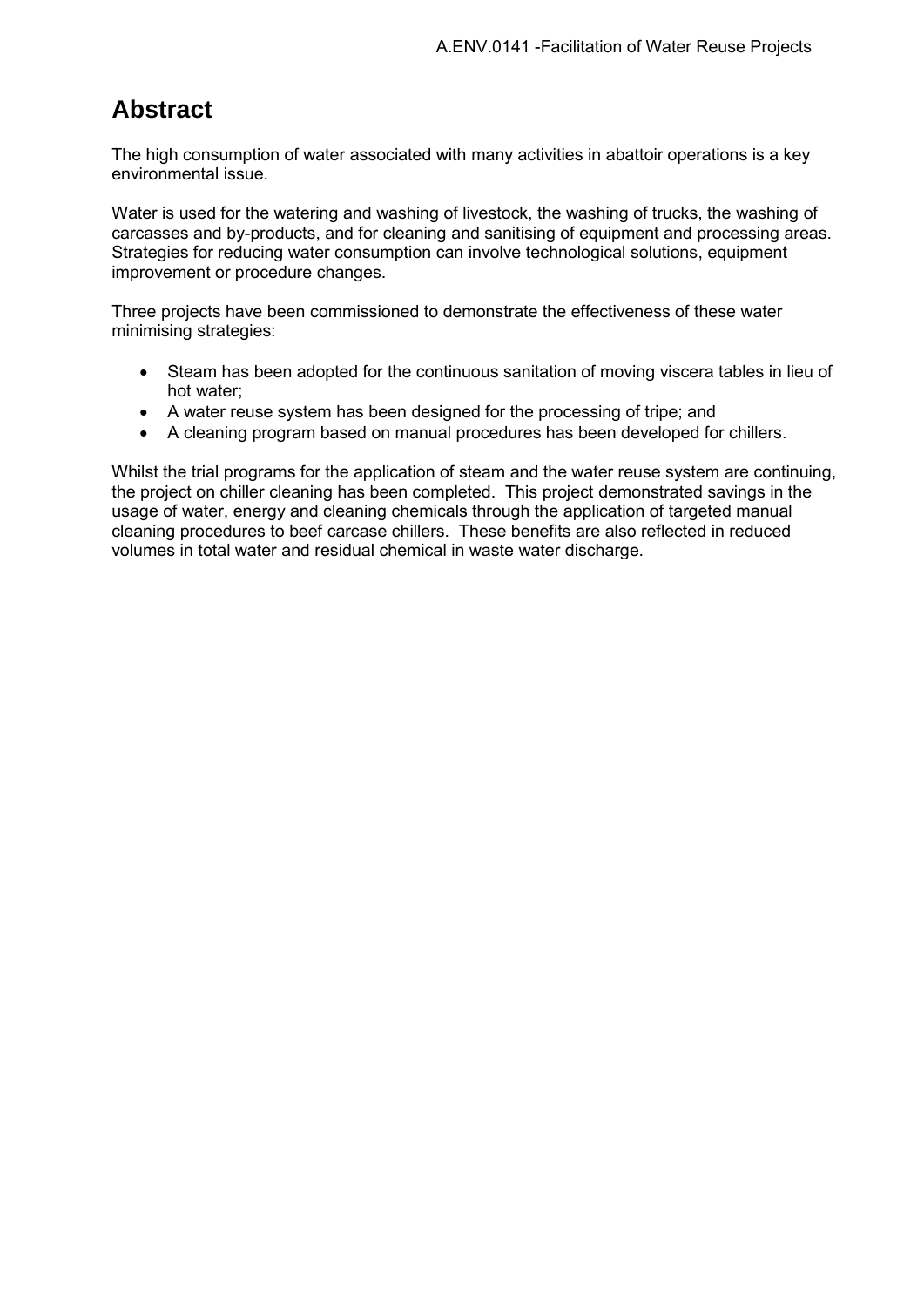## **Executive summary**

The objective of this project has been to facilitate the conduct of three trials aimed at demonstrating mechanisms for reducing water consumption in meat processing facilities.

These three trials include:

- The adaptation of steam for the continuous sanitation of moving viscera tables in lieu of hot water;
- The design of a water reuse system for the processing of beef tripe and bibles; and
- The adoption of a cleaning program for carcase chillers built around physical manual procedures.

A protocol was developed for the performance of each of these trials in support of regulatory approval prior to commissioning the trials.

The steam and water reuse trials are within various stages of development at this point and have not been completed at the time of preparing this report.

The manual cleaning project has been finalised and is now fully operational at the trial establishment. This project recognises that water will continue to play an important role in the cleaning of meat plants for the foreseeable future. It also recognises that significant reductions in water consumption associated with cleaning are feasible.

Accordingly, a trial was conducted to assess efficiencies across a range of parameters from the introduction of an alternative manual cleaning program in beef chillers to more broadly based cleaning procedures reliant on generous hot water washing and the liberal application of cleaning chemicals.

The trial demonstrated:

- 74% reduction in total water consumption (mostly at 82°C or hotter);
- 93% reduction in detergent concentrate;
- 60% reduction in labour input;
- Replacement of all 82°C hot water with warm water.

Regulatory standards for hygiene, supported by microbiological verification, were met throughout the trial. An additional benefit relates to the durability of floor and wall surfaces within chillers whereby the erosive effect on these surfaces from the continual application of detergents and hot water will be reduced.

Whilst the water and energy savings from this chiller cleaning trial were modest in the context of overall plant consumption, this project does highlight that an integrated approach incorporating a range of technological improvements and procedural changes is necessary to achieving greater levels of efficiency in consumption outcomes.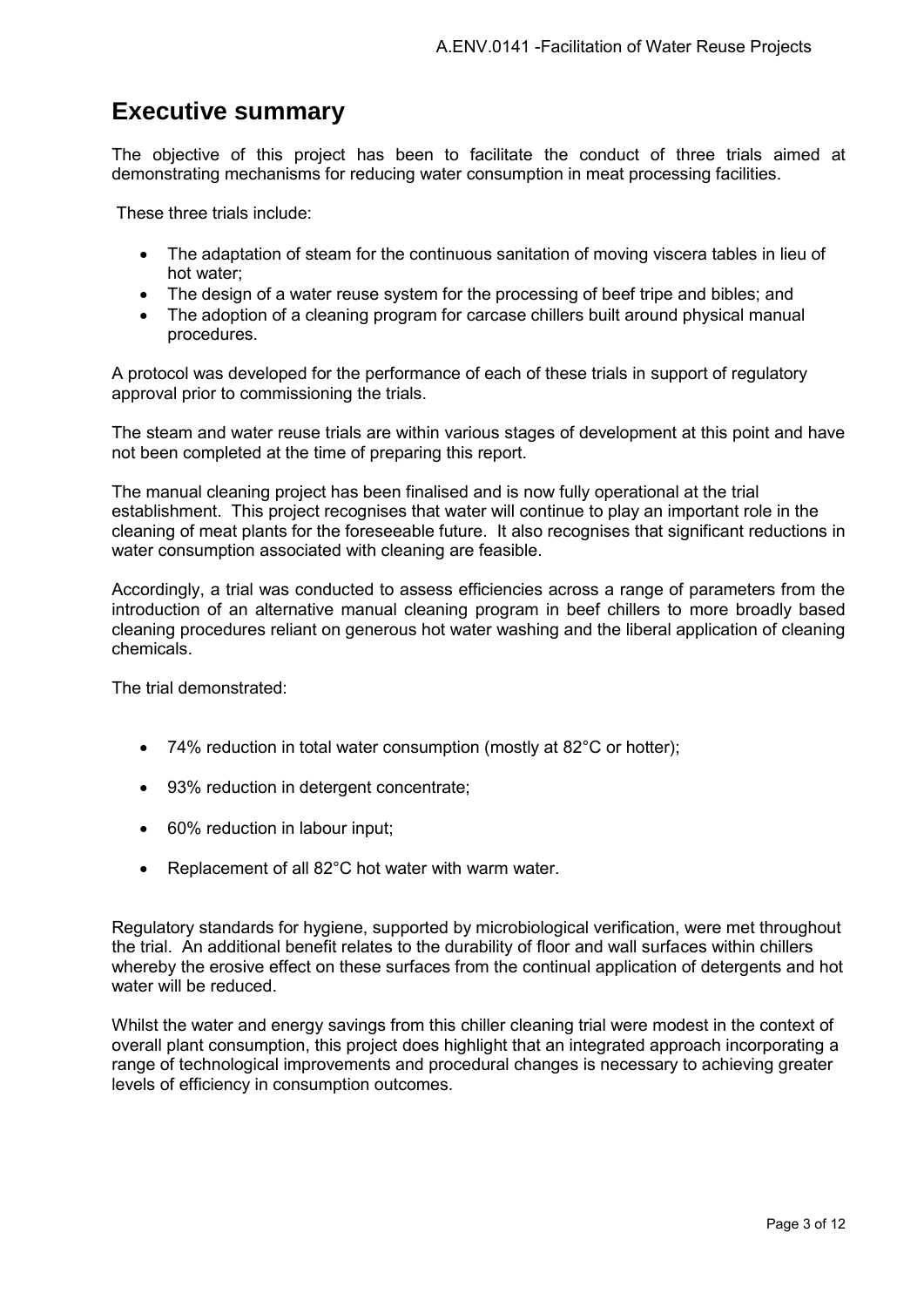#### **Contents**

| $\mathbf 1$  |                |  |  |
|--------------|----------------|--|--|
| $\mathbf{2}$ |                |  |  |
| 3            |                |  |  |
|              |                |  |  |
|              |                |  |  |
|              |                |  |  |
|              | $\overline{4}$ |  |  |
|              |                |  |  |
| 5            |                |  |  |
|              |                |  |  |
| 6            |                |  |  |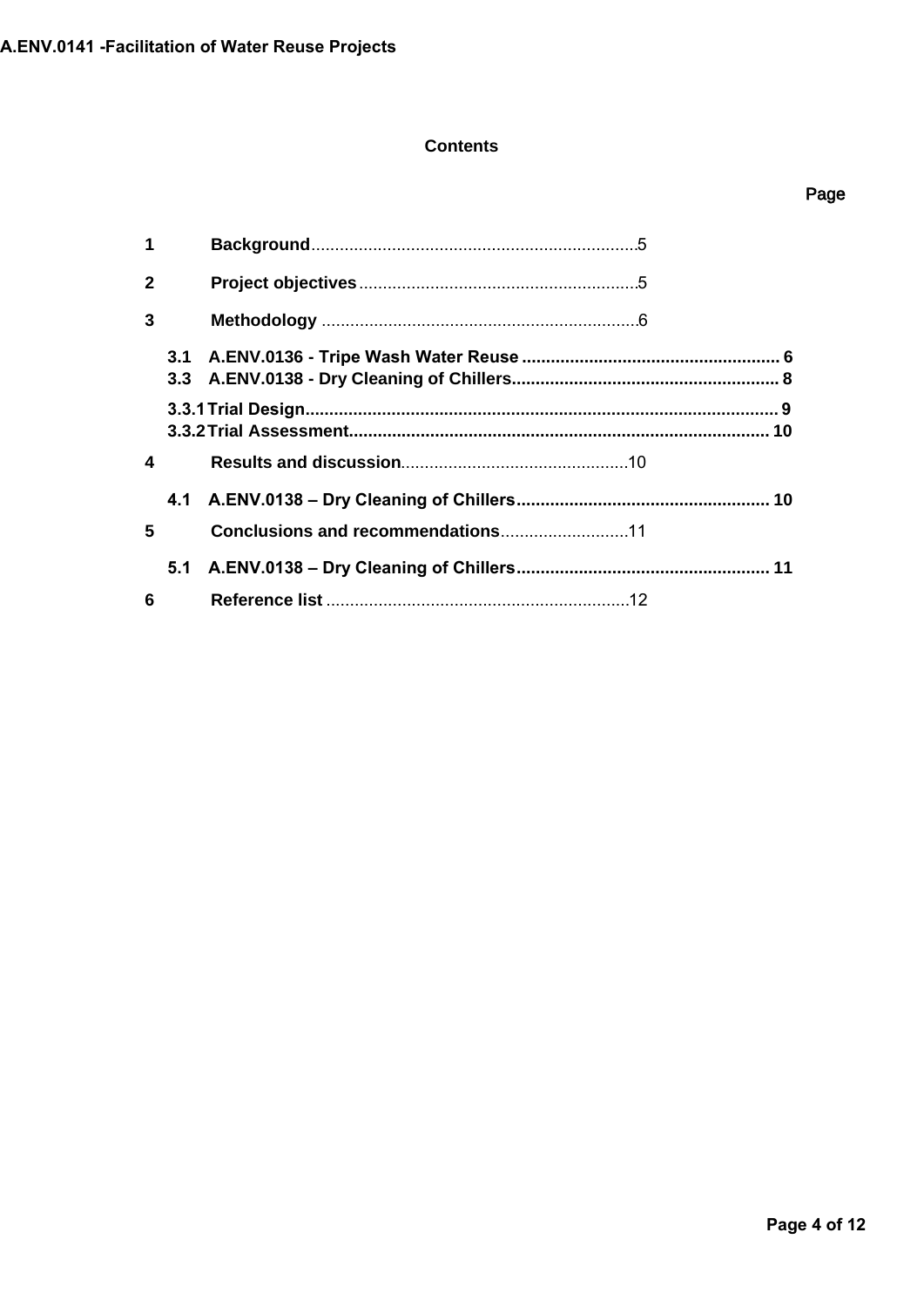## <span id="page-4-0"></span>**1 Background**

Livestock are slaughtered at abattoirs to produce dressed whole carcases and carcase sides. It is common for abattoirs to also undertake the boning of carcasses to produce cuts of meat. Fresh meat products are highly perishable and refrigerated storage is required throughout their life to maintain eating appeal and prevent microbiological spoilage.

The high consumption of water associated with abattoir operations is a key environmental issue. Water is used throughout the meat production process for the washing of carcasses and byproducts, and for cleaning and sanitising of equipment and processing areas. High levels of thermal energy in the form of steam and hot water is routinely used for cleaning and sanitising.

A factor that affects water consumption is cleaning practices. Slaughter, evisceration and casings and offal processing tend to account for a large proportion of total water use, where it is used principally for cleaning.

## <span id="page-4-1"></span>**2 Project objectives**

This project is jointly sponsored and managed by the Australian Meat Processor Corporation and Meat and Livestock Australia.

This project facilitates trials in water efficiency at abattoirs in three ways:

- 1. The application of recycled water in tripe and oakum processing (A.ENV.0136);
- 2. The utilisation of steam for sanitising large and small stock viscera tables instead of hot water (A.ENV.0137);
- 3. Customised cleaning practices for carcase chillers (A.ENV.0138).

In addition to water efficiency, this project touches upon efficiency in energy consumption; decreases in volumes in wastewater generated and labour savings.

Each of these three trials is a separate research initiative under the National Water Efficiency & Food Safety Program developed by the Australian Meat Processor Corporation.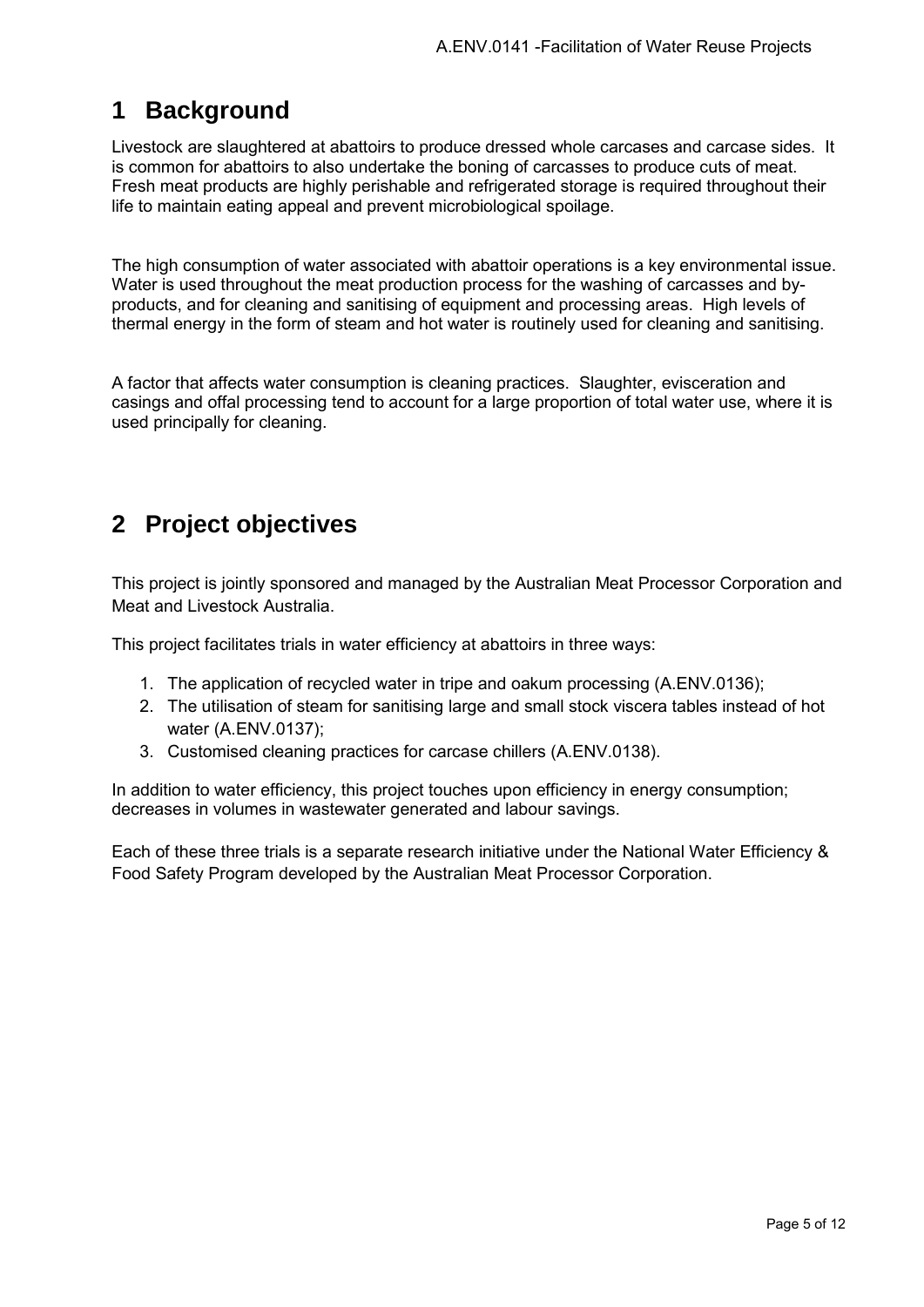## <span id="page-5-0"></span>**3 Methodology**

#### <span id="page-5-1"></span>**3.1 A.ENV.0136 - Tripe Wash Water Reuse**

The purpose of this trial is to evaluate the effectiveness of water reuse in the processing of beef tripe (including bibles).

After opening and emptying the contents, tripe processing is generally a two-step process using commercial centrifuges wherein:

- 1. The tripe is scalded and blanched with hot water to wash the tripe and remove the inner linings; and
- 2. Then refined by hot water and steam to degrease and polish the tripe.

In this project, a trial is to be undertaken over a two week period at an export abattoir with a custom fit recycling unit returning thermostatically controlled hot water from the refining process to the scalding process in a single recycle operation.

A schematic describing the process is included below.



Microbiological content in the tripe is to be assessed prior to and during the trial for comparative purposes. Microbiological testing of the reuse water will also be conducted during the trial.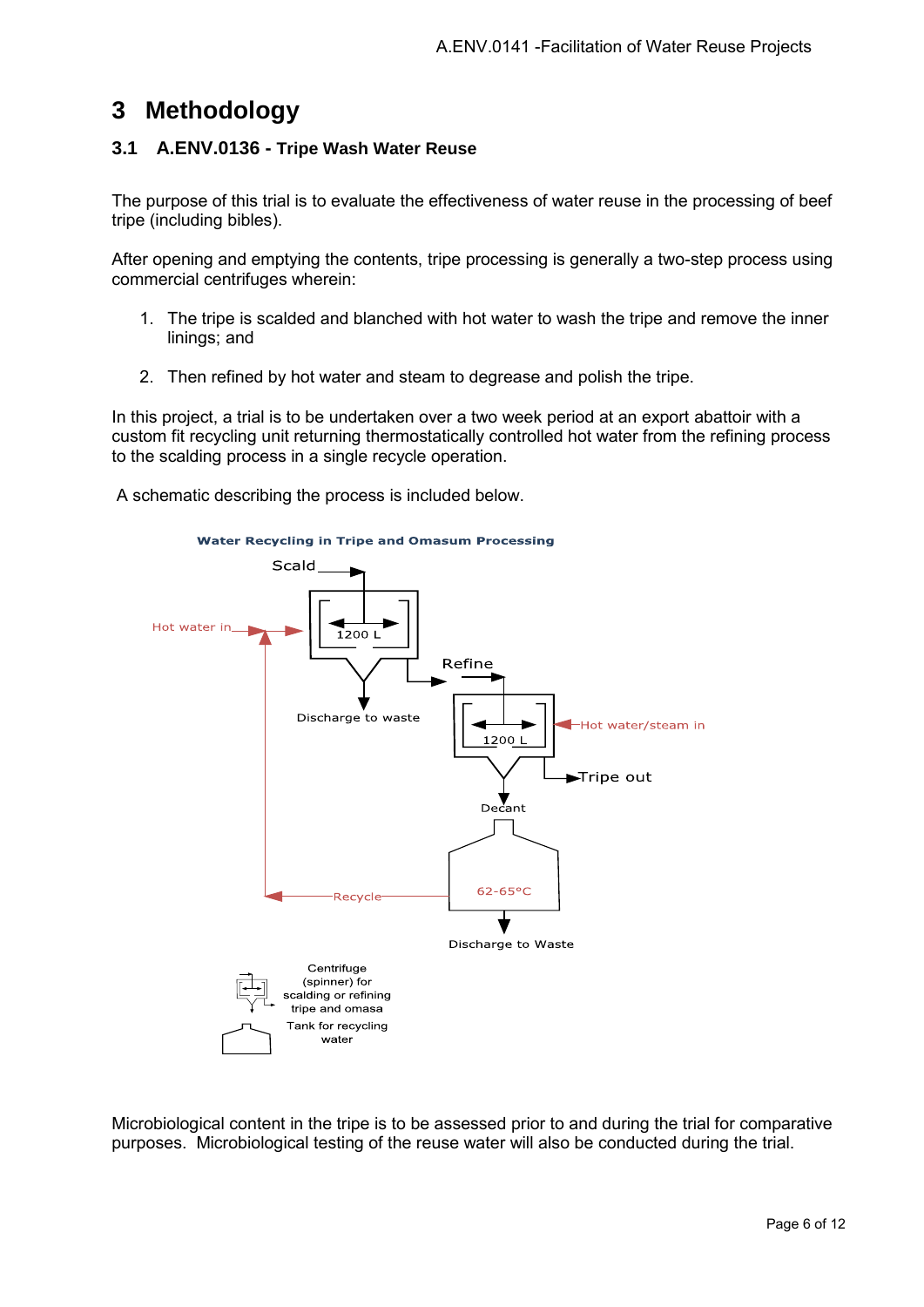#### **3.2 A.ENV.0137 - Steam Sterilisation of Viscera Trays**

The purpose of this trial is to evaluate the use of steam as a replacement for hot water ( $\geq 82^{\circ}$ C) for the continuous sanitation of large and small stock viscera tables during routine slaughter operations.

When cattle and sheep are eviscerated following slaughter, the internal organs and intestines are dropped onto stainless steel pans or conveyors. The pans must be cleaned and sanitised between each set of viscera to minimise cross contamination from one set to another.

In general, this procedure is:

- Pans (or slats) are flushed with cold water sprays at the far end of the table to remove tissues, blood and other fluids;
- Pans (or slats) are sanitised with ≥ 82°C hot water at the near end of the table to reduce the microbial load on the surface of the pans (or slats) and then rinsed with cold water to cool the pans (or slats) prior to accepting the internal organs and intestines.

Steam may directly or indirectly come into contact with meat.

Historically, the most common way this may have occurred within the Australian meat industry is where steam injection is used for heating potable water. Over the past decade, direct product contact with steam has been widely used in carcase decontamination procedures, such as steam vacuuming and steam pasteurisation, in response to microbiological concerns relating to pathogenic Escherichia coli (E. coli).

Steam has been used as a cleaning agent in the meat industry for over fifty years. Cleaning equipment with pressurised steam enables impact temperatures of 100°C to be achieved. The disadvantage of steam is the intense fog and aerosol formation that may affect installations and equipment through high humidity and condensation.

Microbiological and visual cleanliness of beef and mutton moving viscera tables were evaluated using hot water and steam sanitation. In addition, the amount of water and energy used for each method was calculated. Other factors impacting upon the processing environment, such as fog, were also evaluated.

Each sanitising method is to be evaluated microbiologically over five (5) separate days for each of the two tables using 20cm press plates. Two (2) samples from different pans or slates are to be collected three times a day (morning, post smoko and post lunch). In total thirty (30) samples from each table for each method are to be collected for assessment by total viable count, total coliform and E. coli.

Each sanitising method was evaluated visually over five (5) separate days for each of the two tables. On the beef table, ten (10) slates were examined three times daily and the number and type of soil recorded. On the mutton table, ten (10) small pans and ten (10) large pans were examined three times daily and the number and type of soil recorded. The types of soil were categorised as stains, blood, tissue and fat.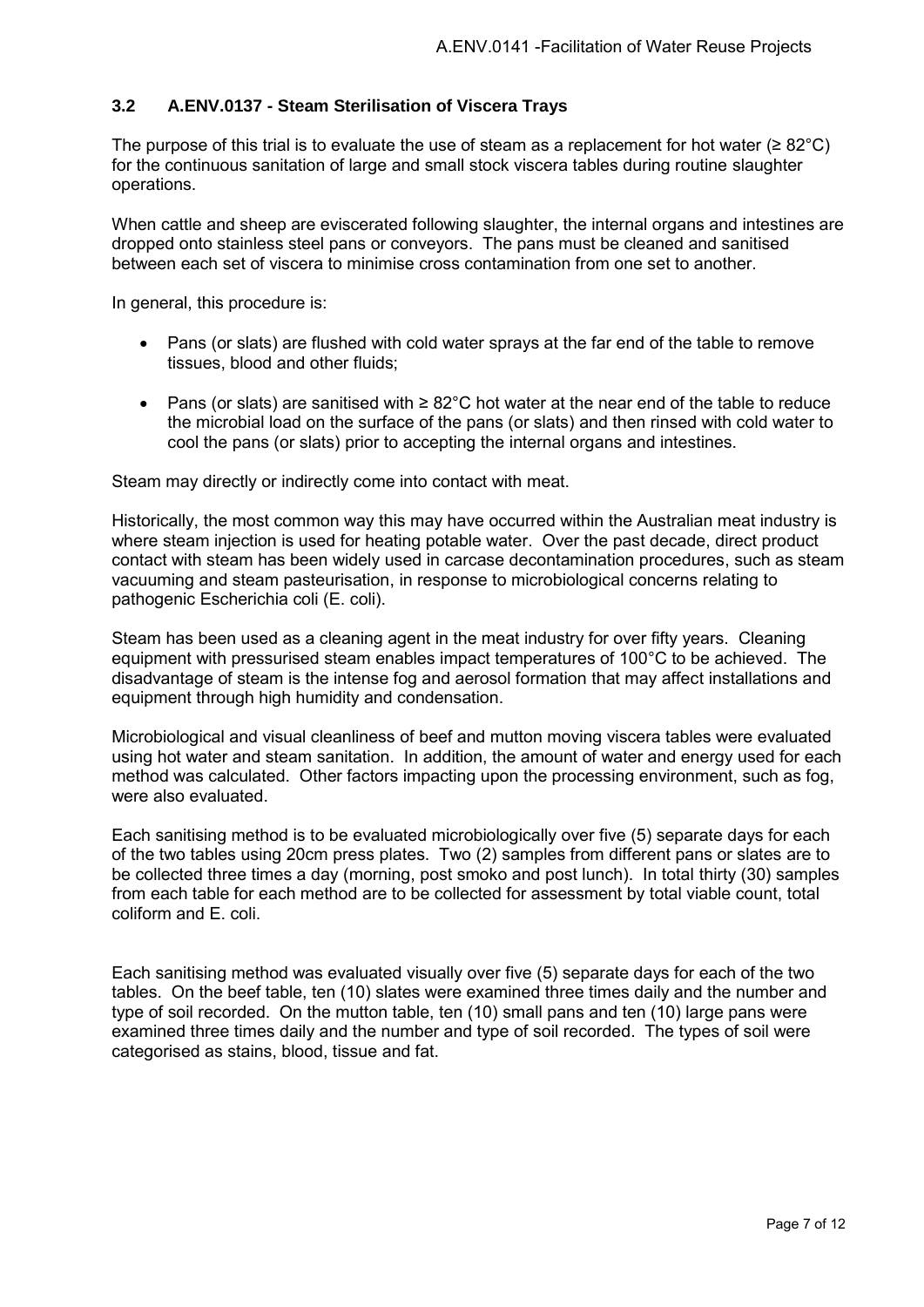#### <span id="page-7-0"></span>**3.3 A.ENV.0138 - Dry Cleaning of Chillers**

This aim of this trial was to evaluate the effectiveness of a manual cleaning program for beef carcase chillers utilising less water than in the more intensive chiller cleaning procedures typical of conventional chill – bone operations within the Australian meat industry.

Cleaning is one of the most water-intensive activities at abattoirs, estimated to account for 20- 25% of total water consumption. An illustrative breakdown of water usage is presented in the following graphic:



## **Indicative Water Use**

A way to reduce water consumption in cleaning any part of an abattoir is to undertake an effective dry clean before washing with water. Solid materials are scraped and removed from all surfaces, including floors.

A trial was conducted at an export registered beef only abattoir for seven week period using a custom cleaning program based upon manual cleaning methods.

The carcase chillers for the trial consisted of five (5) separate cold water spray chillers each of similar design and holding capacity. The trial chillers were of modern design and materials. The chillers were well designed and free from any points of incidental contact between carcases and surfaces within the chillers

Each of the five chillers has a side plenum for evaporators thereby ensuring any risks from condensation sources, such as evaporator drains, pipework and housing, are outside the product chamber. The chillers were maintained in scrupulous condition.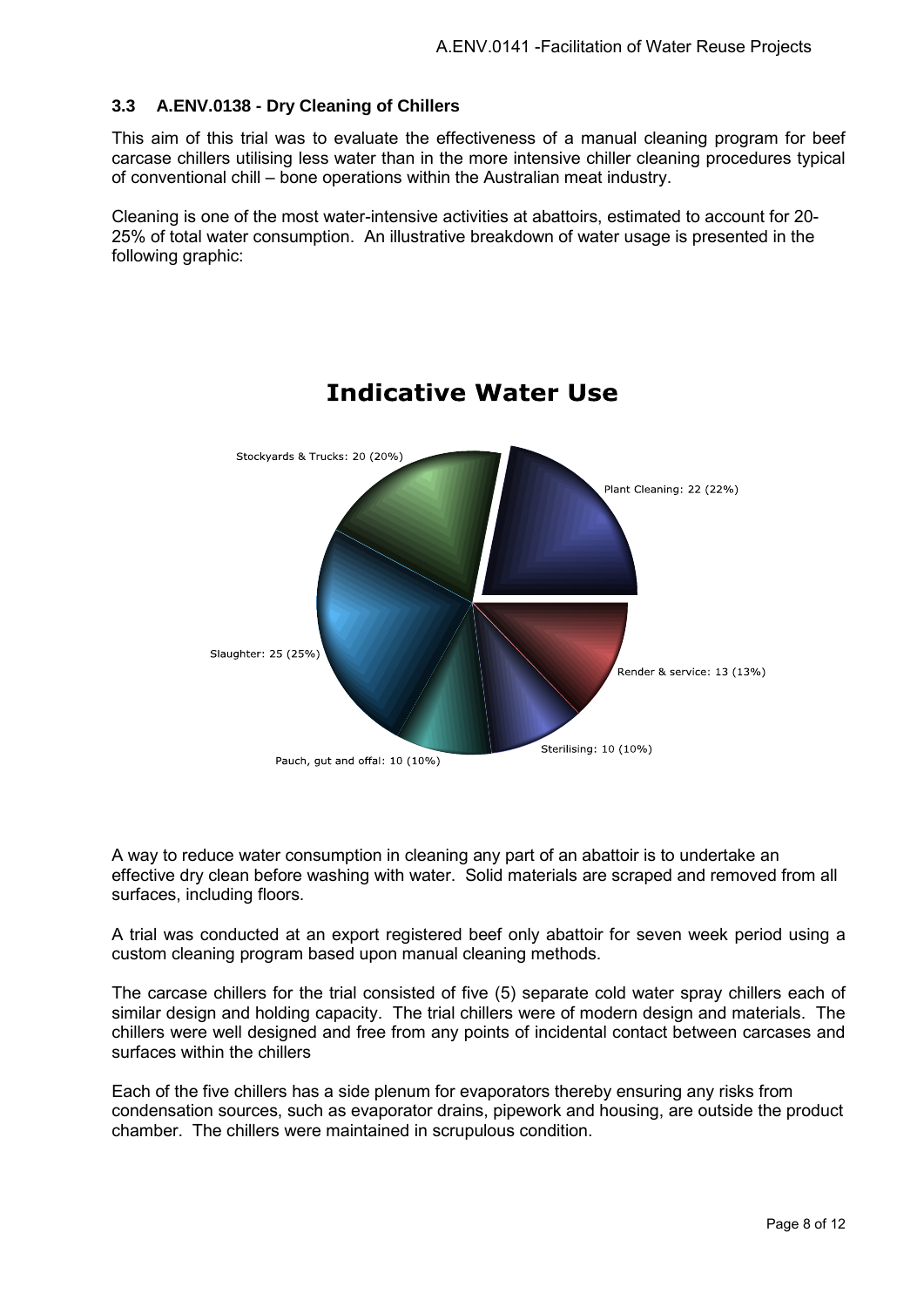Water flow meters were installed to the supply line of the chillers prior to commencing the trial in order to provide data on prior consumption as well as consumption throughout the trial.

An electric powered mechanical floor scrubber, similar to that depicted in Image 1 was commissioned for the duration of the trial to assist in the manual cleaning of the floors both within the trial chillers and along conveyor passageways. Mechanical floor scrubbers of this type are successfully used in various settings, such as loading docks, at export establishments.



**Image 1: Floor scrubber** 

#### <span id="page-8-0"></span>**3.3.1 Trial Design**

A set of three key principles were developed to underpin the conduct of the trial. These principles were described within an operational protocol prepared for the trial and are described below:

- 1. Each trial chiller was cleaned daily following the discharge of sides and prior to commencing reloading. The cleaning procedure involve a combination of dry and manual cleaning processes aimed to minimise both washing and rinsing with cold and hot water, as well as the application of cleaning chemicals. At the same time, the cleaning procedure needed to ensure the effective cleaning of floor, walls and doors of the chiller. The existing procedure of manually cleaning point changers and carcase temperature probes remained unchanged during the trial. The evaporators remained operational throughout the cleaning process. The trial chillers were available for reloading upon completion of the cleaning.
- 2. Each trial chiller was subject to a hygiene inspection following cleaning in accordance with the trial abattoir's existing approved standard operating procedure. Any corrective action that was required as a result of findings from the hygiene inspection was instigated also in accordance with the trial abattoir's existing approved standard operating procedure.
- 3. The cleaning of overhead structures, including evaporators and drains, was maintained in accordance with the standard operating procedure. The trial chillers continued to be fogged with non-rinse sanitiser after each cleaning.

The operational protocol prepared to describe the trial cleaning procedures acted as a temporary amendment to the existing work instruction for chiller cleaning. The protocol represented a relatively simple step in adjusting the approved arrangement at the trial abattoir to accommodate this alternative approach to chiller cleaning.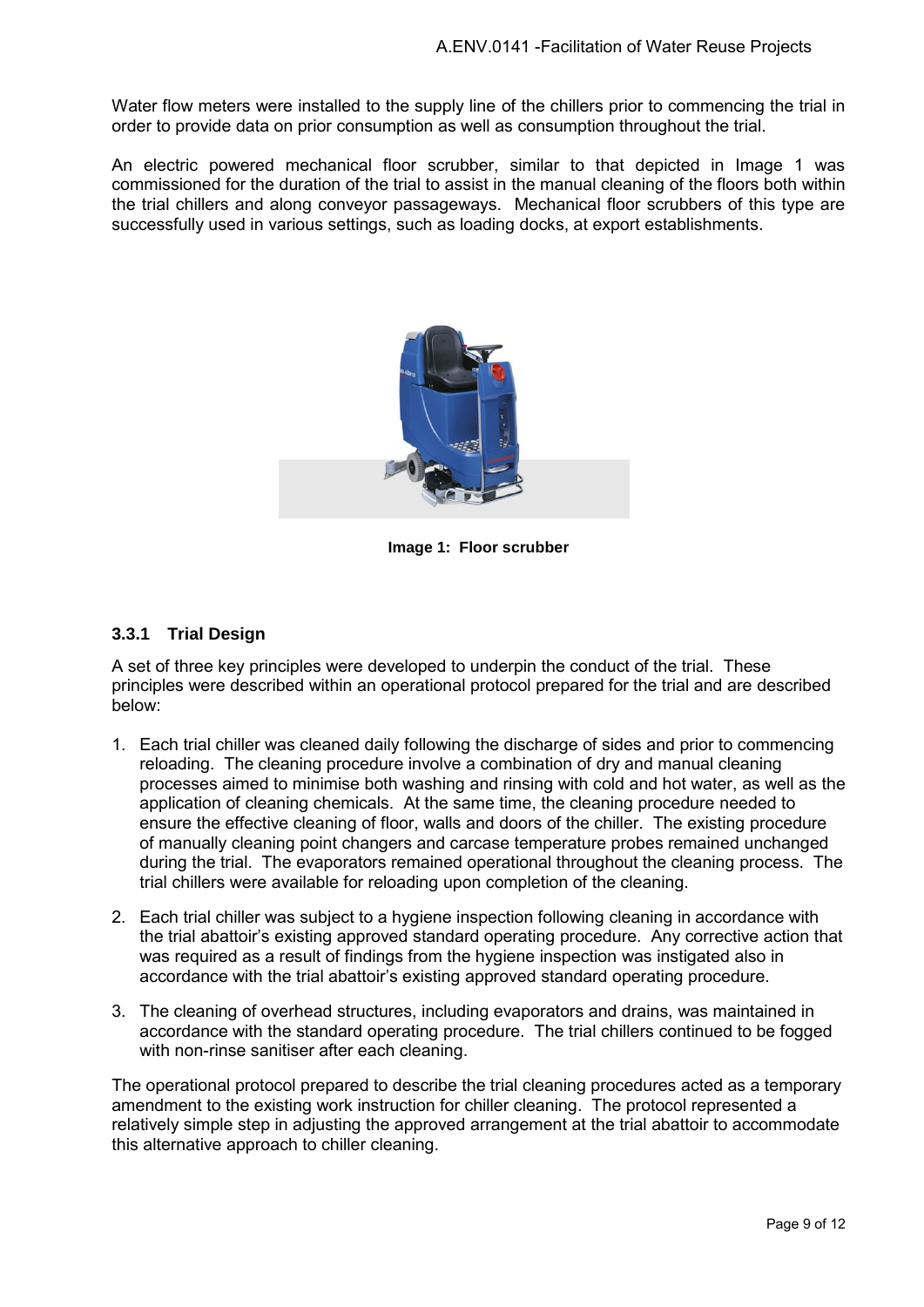The trial chillers were subject to the full set of procedures presently described within the work instruction when the chillers were cyclically decommissioned and evaporators turned off. Typically this occurred on one day during a seven (7) day operating cycle.

Procedures for the loading and unloading of the chillers were unaltered during the trial.

#### <span id="page-9-0"></span>**3.3.2 Trial Assessment**

The cleanliness of each chiller was monitored by sensory assessment on each day of operation throughout the trial period.

Microbiological verification (total aerobic count) was undertaken after cleaning throughout the trial period. This was accomplished by the application of standard 20cm press plates on surfaces of structures and fittings and equipment within the trial chillers accordance with the methodology contained within the abattoir's approved arrangement.

### <span id="page-9-1"></span>**4 Results and discussion**

#### <span id="page-9-2"></span>**4.1 A.ENV.0138 – Dry Cleaning of Chillers**

The data from the trial indicates substantial improvements in water efficiency and energy can be anticipated from manual cleaning operations across the chillers at the trial abattoir. Results indicate a 74% reduction in daily water use in the cleaning of each chiller during the trail.

Energy savings accrued by replacing all water applied to chiller surfaces at 80°C with water at 30°C.

The trial indicates that labour savings of 60% were achieved in the cleaning of chillers through this manual process by comparing labour inputs for the cleaning of chiller chambers prior to commencing the trial with those chambers during the trial.

A 93% reduction in the volume of detergent concentrate for the cleaning of a chiller was realised during the trial.

Under the present chiller cleaning program, foaming detergent is applied to each chiller during a single cleaning cycle. During the trial, 93% less detergent was applied in the manual cleaning of each chiller in a single cleaning cycle when compared with the intensive cleaning regime.

The testing results were assessed against the benchmark value of 5 colony forming units (CFU) / cm² that is used both by the Department of Agriculture, Fisheries and Forestry (DAFF) for reporting within the Product Hygiene Index (PHI). This same value is applied by the trial abattoir within the Approved Arrangement for assessing the effectiveness of cleaning as the trigger point for corrective action.

All results from the data set from doors and walls comply with this benchmark value with the single highest result being 1.65CFU/cm<sup>2</sup>. 37% of all results from the data set have returned a zero reading. A test of the floor following mechanical scrubbing returned a microbiological count of 4 CFU/cm².

The daily monitoring records for chillers during the trial identified that all chillers were clean when assessed by sensory means (sight, feel, smell). No corrective action was recorded arising from any unclean surfaces or fixtures within the trial chillers.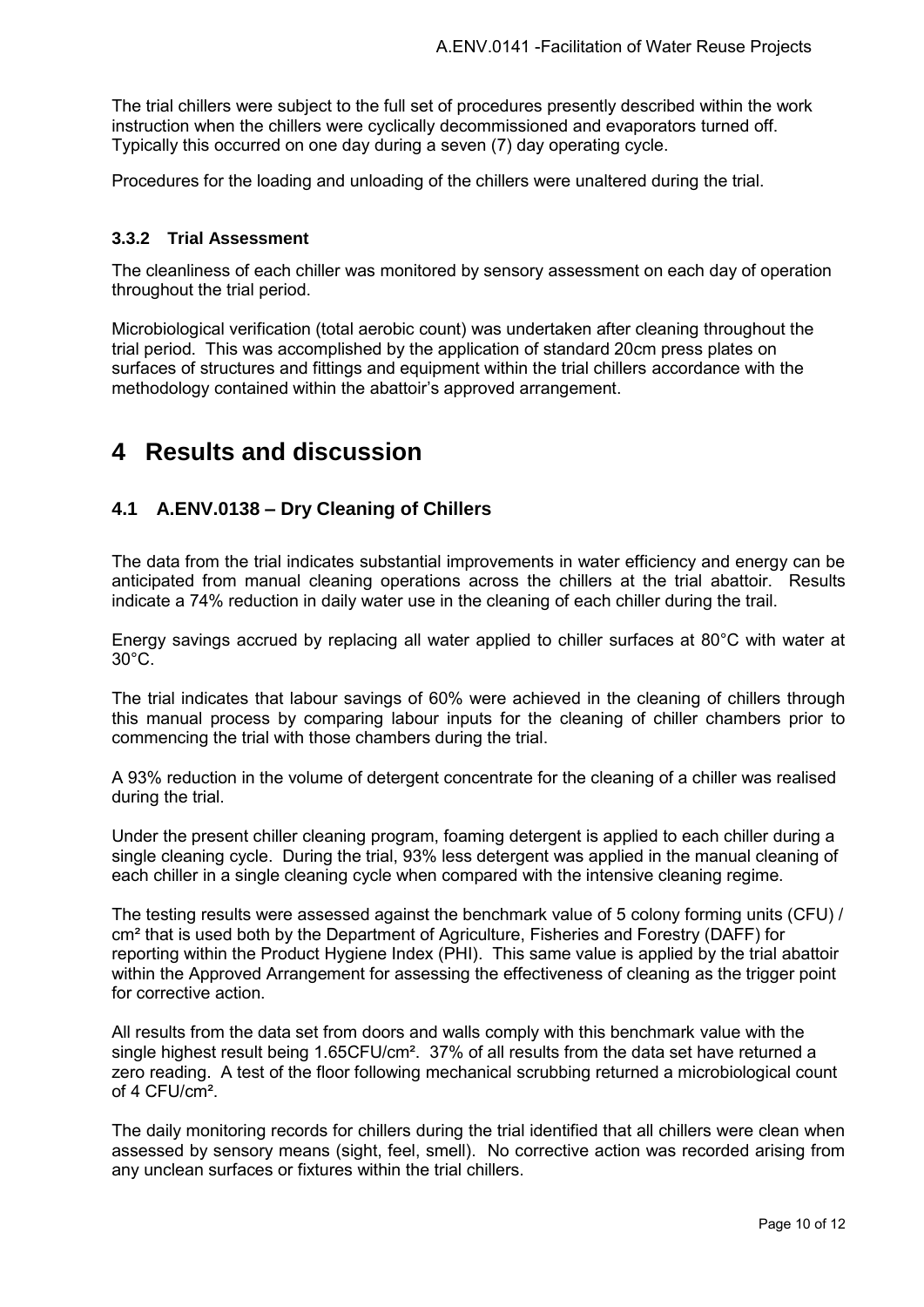## <span id="page-10-0"></span>**5 Conclusions and recommendations**

#### <span id="page-10-1"></span>**5.1 A.ENV.0138 – Dry Cleaning of Chillers**

This trial has demonstrated that significant savings in water, energy, cleaning chemicals and labour accrue from the implementation of a more focussed cleaning regime in carcase chillers. At the same time, regulatory standards for hygiene and cleanliness can be maintained both by sensory evaluation and microbiological verification.

The quantum of savings however needs to be viewed within the context of the overall consumption of water and energy at abattoirs. The cleaning of chillers accounts for around 10% of total water consumed in the overall cleaning process. Accordingly, the water savings achieved from this trial represents less than 1.5% of total daily water use. The energy savings from the replacement of hot water with warm water represents less than 0.5% of total energy consumption.

Whilst this trial was conducted within active beef chillers, the same principles apply in holding chillers and chillers for abattoirs processing other species.

Only minor adjustments to the approved arrangement at export abattoirs are required to accommodate this alternate approach to chiller cleaning.

In broader terms, this trial has demonstrated the effectiveness of dry cleaning as a water saving measure that can be similarly employed across many cleaning applications. The trial also highlights that a range of measures, including technological advancement and procedural adjustments, are necessary in delivering significant reductions in consumption patterns across the operations at abattoirs.